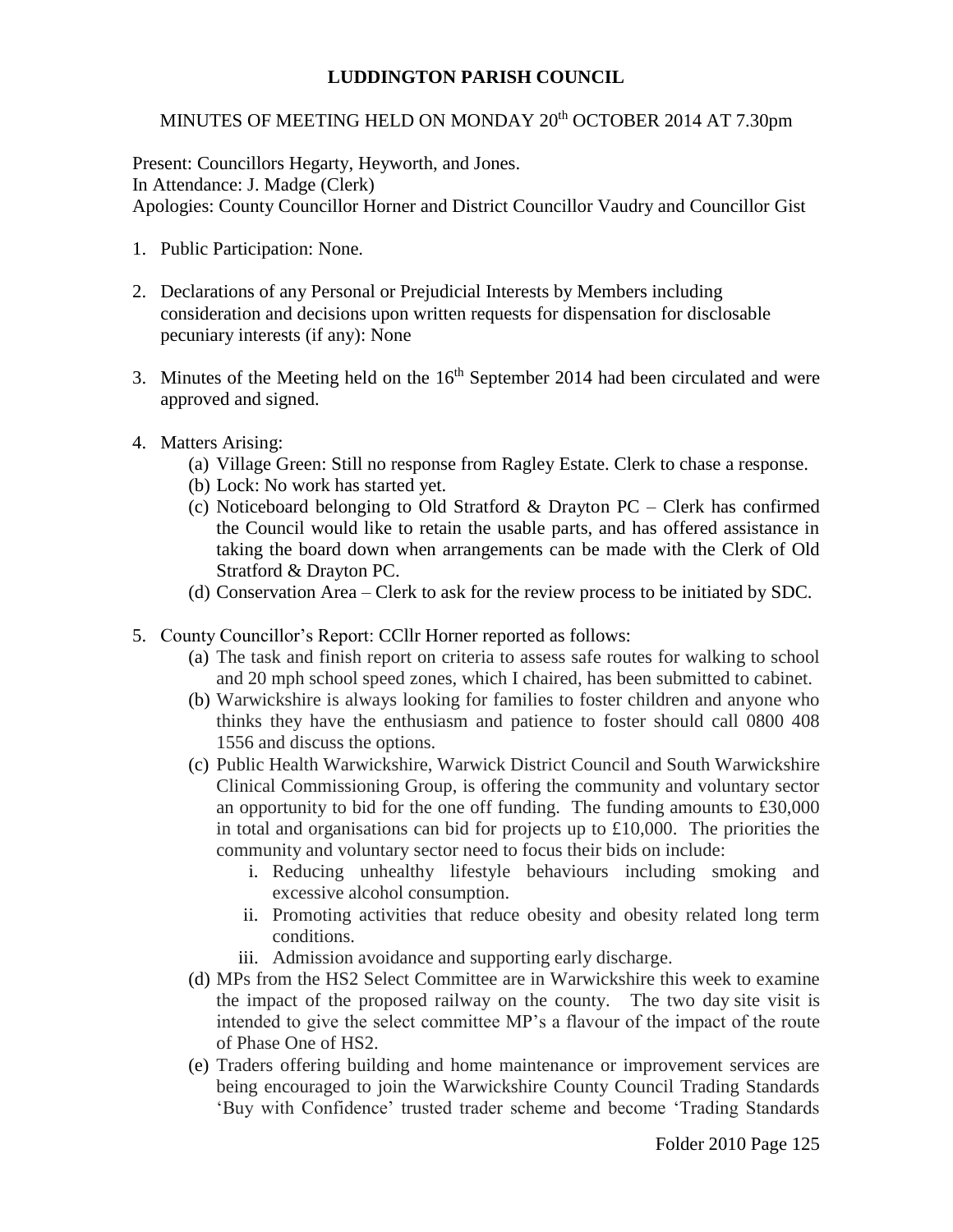Approved'. Trading Standards Officers have begun to recruit Warwickshire traders to the scheme and are particularly interested in encouraging building and property maintenance businesses to join up.

- 6. District Councillor's Report: DCllr Vaudry reported as follows:
	- (a) Core Strategy is now with the Planning Inspector. Public hearings are likely in January 2015.
	- (b) The SDC Enforcement Officer has had conversations with the owner of Dodwell Trading Estate concerning the hardcore encroachment, but is satisfied no planning breach has occurred.
	- (c) A retrospective planning application is expected regarding Glen Yeat.
- 7. Finance:
	- (a) The Community Account stood at £7,793.84.
	- (b) Second instalment of precept had been received
	- (c) Internal Audit and closure of Audit: Internal Audit had been completed. It was indicated that VAT still has not been reclaimed since 2010, and this needs to be addressed. No other significant matters of concern. The Clerk has filed the Report with the Annual Return in order to close the External Audit.
	- (d) Following bills passed for payment:
		- i. £480.00 for Accounting Data Services Ltd in respect of Internal Audits for the years ending March 2013 and March 2014.
		- ii. £30.00 for Luddington Village Hall for hall hire for 2 meetings in July and September (not £45.00 as detailed on the bill, and as confirmed by Mr T Smallman).
- 8. Specific Agenda Items:
	- (a) Defibrilator: Quotations between £1,050.00 and £1,200.00 depending on type and fittings etc. Cllr Heyworth had found information that British Heart Foundation may have grant funding to reduce cost to £400.00 and also provide training on use. He also suggested ascertaining whether the Village Fund might contribute. It was suggested that advice could be sought from the ambulance service as to the type of the best equipment and suggested location, and to see whether WALC can provide any guidance from other local councils. It was also suggested Dodwell Park Residents Association might be contacted to see if they considered equipment within Dodwell Park to be desirable.
	- (b) Joint working for road maintenance: Contact to be made with surrounding Councils to see if there is interest in co-operating.
- 9. Correspondence:
	- (a) Electoral Review of Warwickshire: Draft Recommendations
	- (b) WALC Notice of amendment to WALC Constitution and  $AGM 4<sup>th</sup>$ November 2014.
	- (c) CSW Broadband it would seem that tranche 2 is due in April 2015, when this area may be considered. It is not clear that they have taken any notice of the survey results obtained due to the efforts of the late Cllr Sharpe.
	- (d) WCC Transport and Highways Update
	- (e) WCC and Coventry City Council West and Shires Permit Scheme
	- (f) WCC Local Flood Risk Management Strategy.